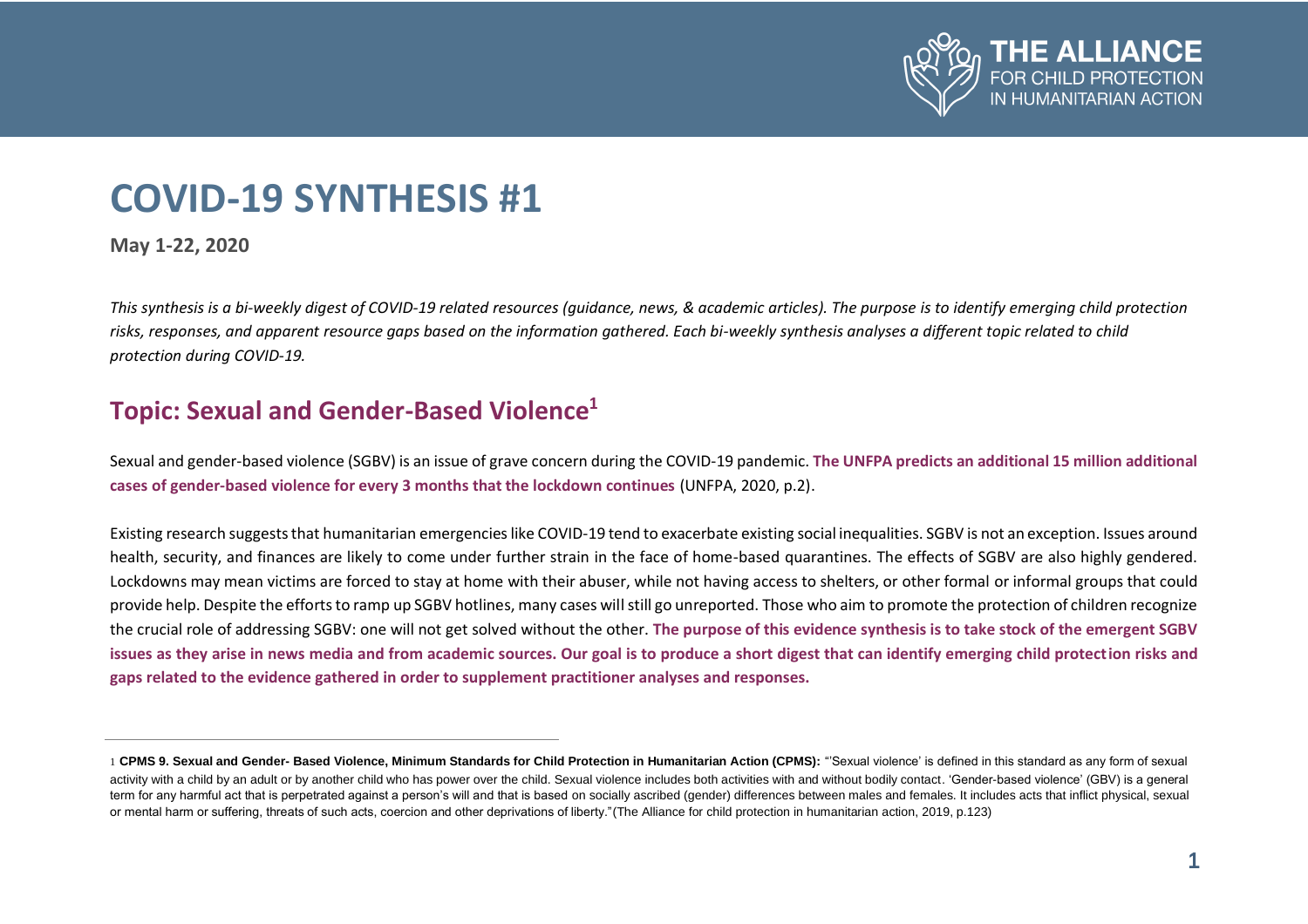To produce this evidence synthesis, we identified 93 media articles written between April 22 and May 22, 2020 and in either English or French, as well as a dozen of academic articles that provided evidence of emerging COVID-19 related child protection risks on different aspects of SGBV. The rest of this synthesis is organized in the following way: we illustrate the identified child protection risks with compelling stories from select articles and research studies, discuss key gaps in the data gathered, and provide a non-exhaustive list of key resources, academic articles, and news articles used to inform the synthesis.

- Impacts of SGBV within the home, including from adults but also amongst children
- Guidance on how witnesses or allies can provide assistance to victims during COVID-19
- Guidance for men
- Risks of increase of Female Genital Mutilation/ Cutting (FGM/C).
- Risks of sexual exploitation (online or not) and connection to human and child trafficking

 $\mathcal{S}_{\mathcal{S}}$  is the CoVID-19 context in the COVID-19 context in the  $\mathcal{S}_{\mathcal{S}}$ 

- Increase of SGBV particularly within the intimate sphere
- Sexual exploitation and trafficking
- Online risks
- Lack of access to protection and justice services
- Health service availability
- Economic insecurity and disruption to other basic services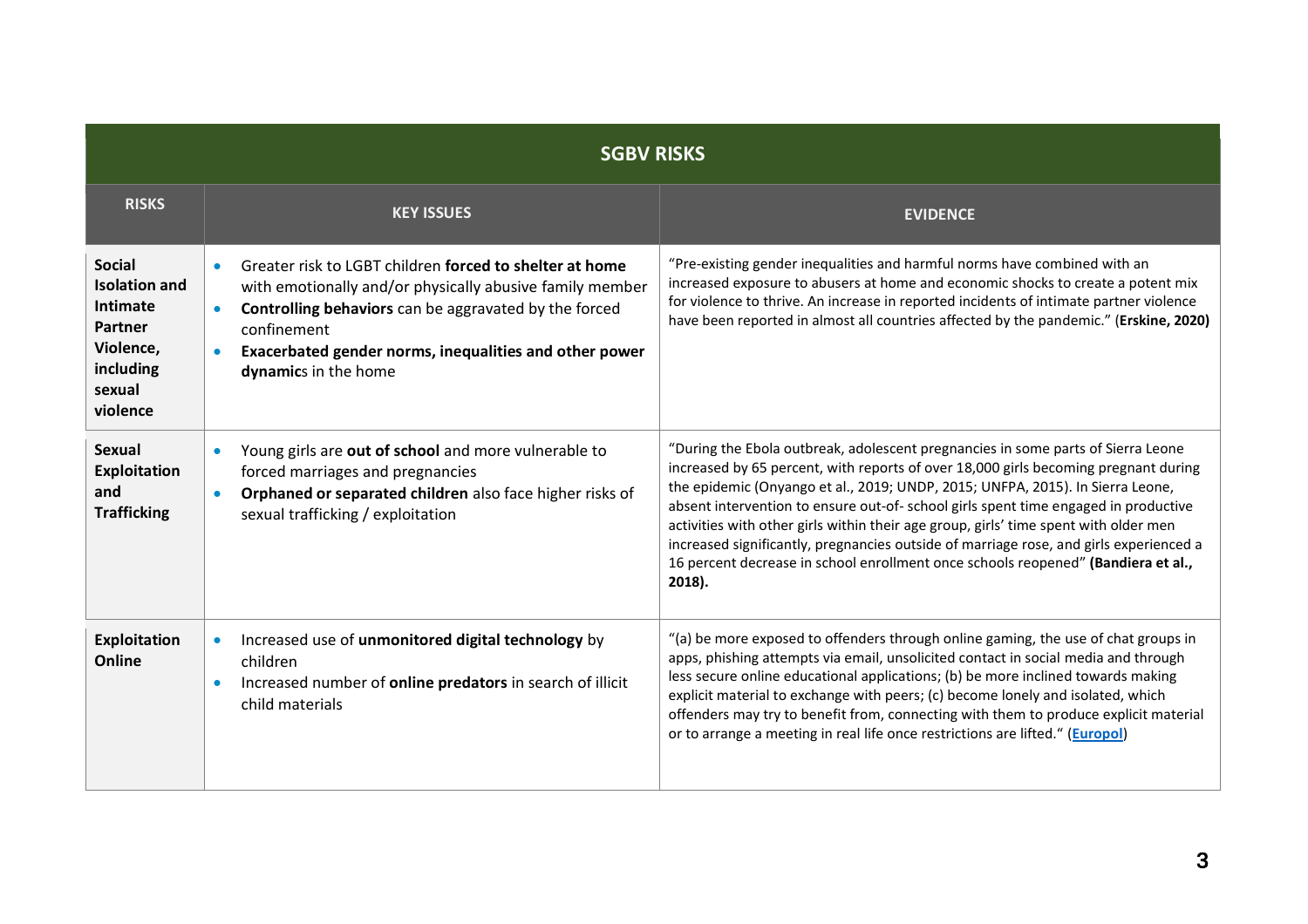| of the home while confined<br>with abusers<br>(e.g. helplines) and safe<br>access to necessary telecommunication resources                                       | "In some countries, calls to helplines have reportedly doubled. In France,<br>government authorities reported that in one week, domestic violence increased by<br>over 30 percent in areas under movement restrictions. In China, media also reported<br>a surge of domestic violence under COVID-19 quarantine. In Tunisia, in the first five<br>days after people were ordered to stay in, calls to a hotline for women suffering<br>abuse increased fivefold. (Human Rights Watch, 9 April 2020) While in Bangladesh<br>due to the ongoing restriction on mobility, lack of information and increased<br>isolation and fear there was a 50% decrease in reports and 30% decrease in<br>New Data Shows a Decrease in Women Being Able to<br>Tanzania" (<br>Report Incidents of Domestic Violence in Fragile and Conflict-Affected Countries). |
|------------------------------------------------------------------------------------------------------------------------------------------------------------------|-------------------------------------------------------------------------------------------------------------------------------------------------------------------------------------------------------------------------------------------------------------------------------------------------------------------------------------------------------------------------------------------------------------------------------------------------------------------------------------------------------------------------------------------------------------------------------------------------------------------------------------------------------------------------------------------------------------------------------------------------------------------------------------------------------------------------------------------------|
| Reticence to visit hospitals or clinics out of<br>of women and children to<br>$\bullet$<br>while confined with perpetrators<br>, especially for adolescent girls | "Some women and girls also report having used virtual SRH and GBV services, though<br>there are age differences as a greater percentage adolescent girls from 10-17 (48<br>percent) had accessed a virtual service than young women from 18 to 24 (38<br>percent) and adult women from 25 to 23 (49 percent), suggesting that virtual<br>services are more accessible to adolescent girls."                                                                                                                                                                                                                                                                                                                                                                                                                                                     |
| Increased exposure to<br>and deterrents like<br>accompaniment by other women or children<br>Young girls using transactional sex as an<br>Presence of and         | "as functional health, transport, food, sanitation, legal, security and other<br>governance structures may temporarily contract or become dysfunctional (Briody et<br>al., 2018). This may lead to increased exposure of women and children to unsafe and<br>risky settings, including exposure to sexual violence and harassment during<br>procurement of basic goods, including food, firewood, and water (Castañeda Camey<br>et al., 2020; Bermudez et al. 2019; De Oliveiro et al., 2019; First et al., 2017; WRC,<br>2009)."                                                                                                                                                                                                                                                                                                               |

# [responses \(not exhaustive\)](#page-4-0) and about the of those issues: [Mapped News Articles](#page-7-0)

Find out more about the published related to those topics: Main SGBV-COVID-19 guidance, academic research & innovative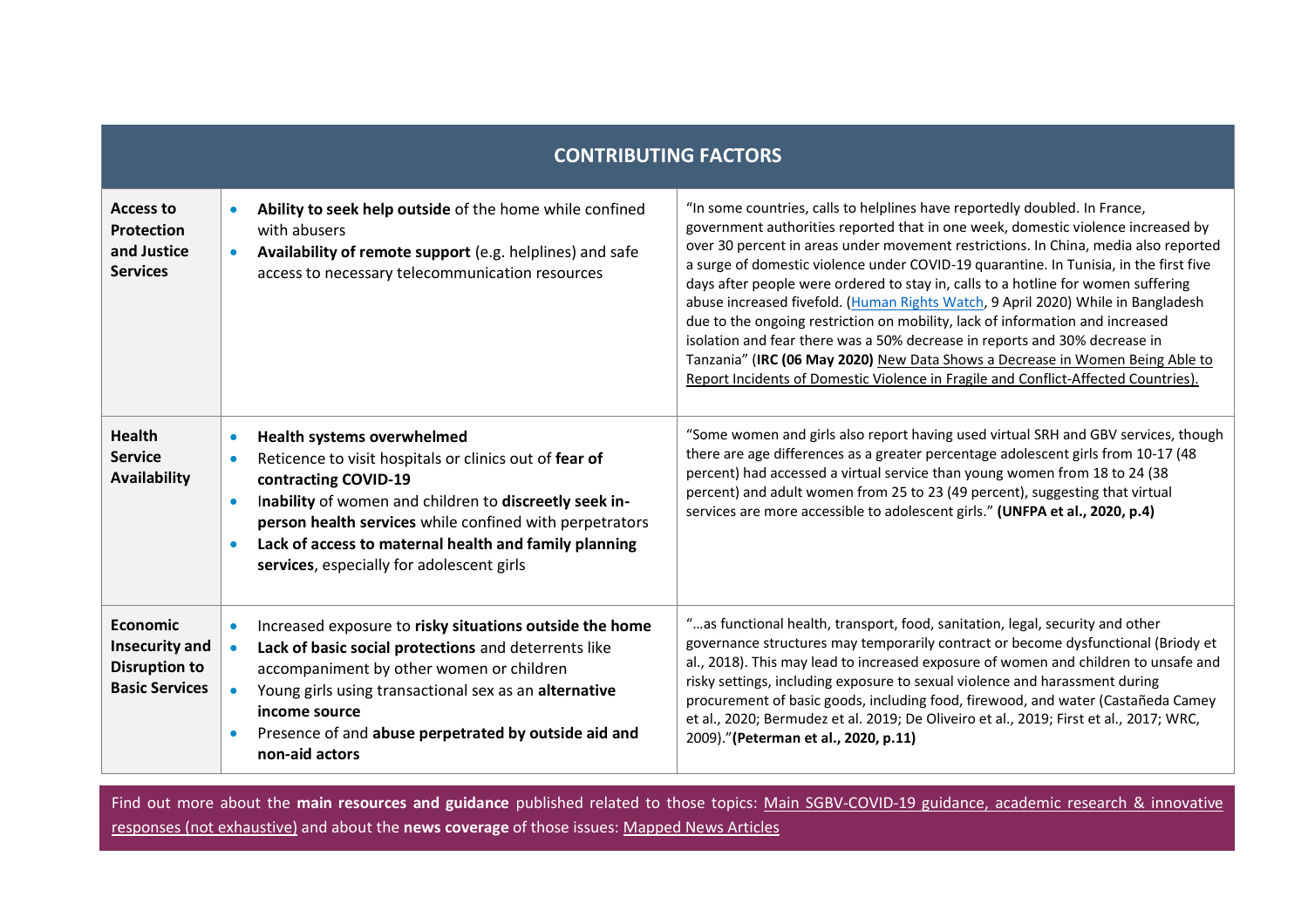### 'W^

While several child protection risks related to SGBV were identified, we noticed several gaps related to the data with:

- There appears to be little research on how children and adolescents are impacted by SGBV within the home, including from adults but also amongst children (different and same sex siblings).
- More guidance may be needed on how witnesses or allies can provide assistance / support to victims within the context of COVID-19.
- Lack of guidance directed at men on both healthy social and emotional coping, as well as on how to remotely recognize risky and potentially dangerous behavior in their family, friends, or other peers.
- Besides the article of The Telegraph (19 may 2020[\) Female genital mutilation surges in Somalia with girls stuck at home during lockdown](https://www.telegraph.co.uk/news/2020/05/19/female-genital-mutilation-surges-somalia-girls-stuck-home-lockdown/?) there was not much coverage on the risk of increase of Female Genital Mutilation/ Cutting (FGM/C).
- There is a lack of coverage on the risk of sexual exploitation (online or not) as well as risk of human and child trafficking.
- Evidence or observations of potential increase in stigmatization of SGBV as a result of the public health crisis.

### <span id="page-4-0"></span> $K$

SGBV has emerged as a major child protection risk during COVID-19. In a comprehensive literature review, Peterman (et al., 2020) identified nine main pathways to violence associated with pandemics : *"(1) economic insecurity and poverty-related stress, (2) quarantines and social isolation, (3) disaster and conflict-related unrest and instability, (4) exposure to exploitative relationships due to changing demographics, (5) reduced health service availability and access to first responders, (6) inability of women to temporarily escape abuse partners, (7) virus-specific sources of violence, (8) exposure to violence and coercion in response efforts, and (9) violence perpetrated against health care workers".* This mapping of resources and news articles confirm this analysis. **"EE** šµŒ}(šZ]•µ

| K Koyjog K | 亚 | UULO | t Moles (2008) |  |
|------------|---|------|----------------|--|
| <b>MAX</b> |   |      |                |  |

There are some obvious and additional sensitivities and nuances that must be considered in order to effectively adapt SGBV prevention and response measures in a context like the one we find ourselves in currently. However, under isolated conditions and with restricted movement and access to social and emotional supports and other services, SGBV issues stand to cause immense harm to children and people in situations of vulnerability. To adapt, issues of this nature, in particular, require sharing of experiences – successes, promising approaches, emergent problems and symptoms, and lessons learned – in order to bring the significant, albeit unnoticed, impacts of a pandemic context to light and to provide privy or impacted parties with the necessary tools – to the best of our ability –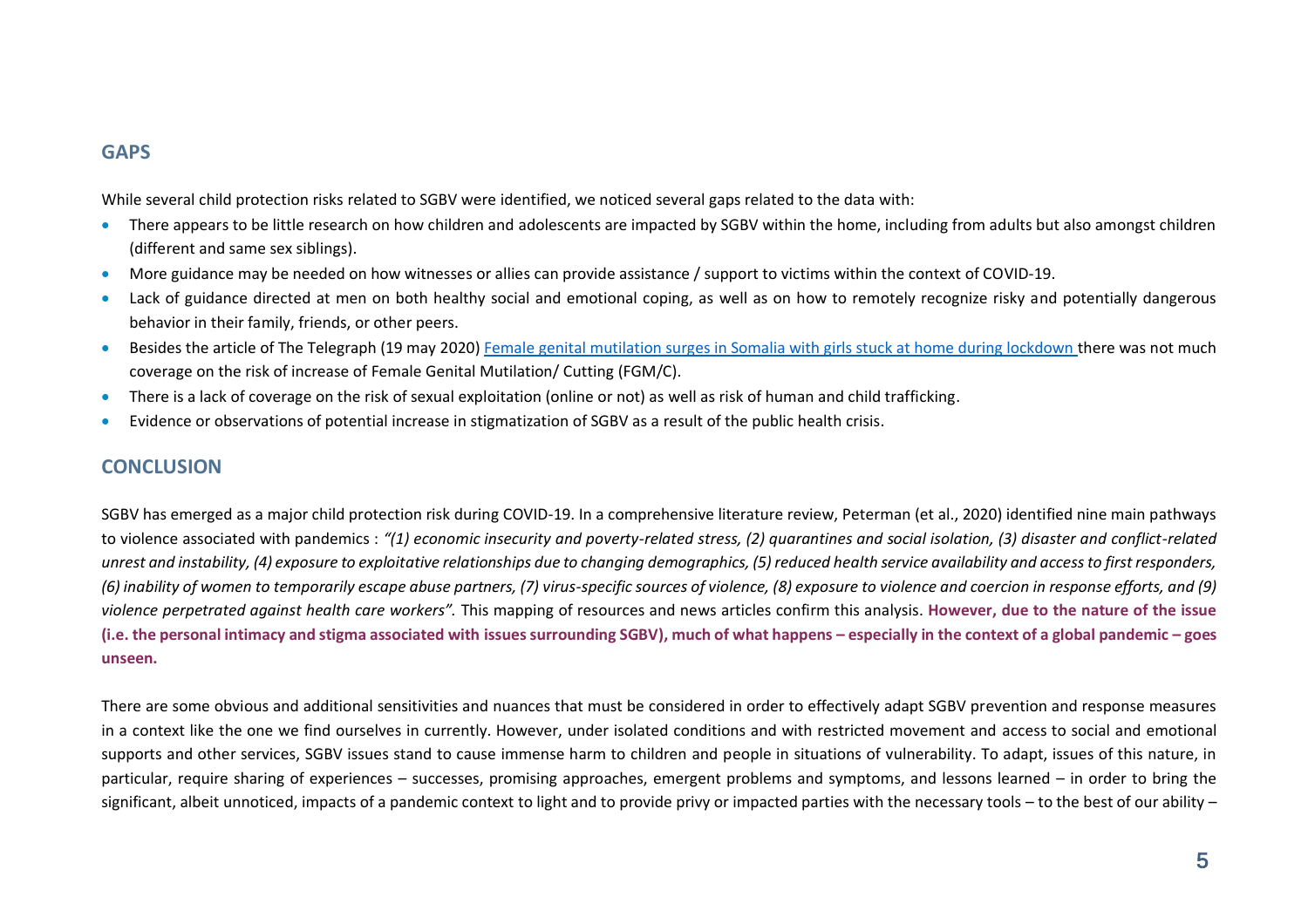

## dh/

We hope to include case studies from practitioners in the field related to emerging issues, best practices, and challenges in addressing SGBV during COVID-19. Case studies can be submitted to The Alliance using the online form found here.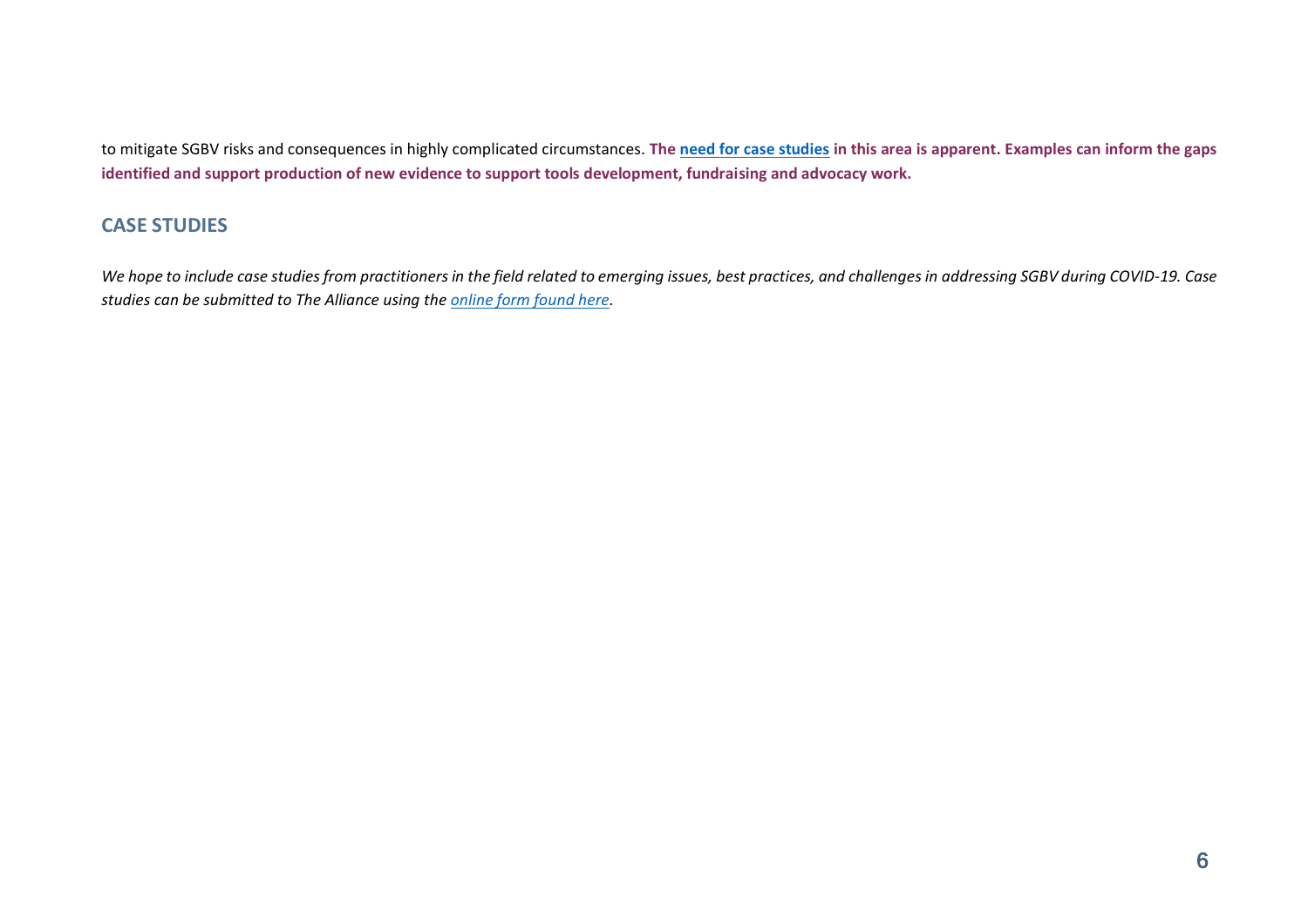## **DA** risk risuptions

## (not exhaustive)

| d, D                     | 胚                                                                                                                                                                                                                                                                                                                                                                                                                                                                                                                                                                                                                                                                                                                                                                                                                                                                                                                                                                                                                                                                                                                                                                                                                                                                                                          |
|--------------------------|------------------------------------------------------------------------------------------------------------------------------------------------------------------------------------------------------------------------------------------------------------------------------------------------------------------------------------------------------------------------------------------------------------------------------------------------------------------------------------------------------------------------------------------------------------------------------------------------------------------------------------------------------------------------------------------------------------------------------------------------------------------------------------------------------------------------------------------------------------------------------------------------------------------------------------------------------------------------------------------------------------------------------------------------------------------------------------------------------------------------------------------------------------------------------------------------------------------------------------------------------------------------------------------------------------|
| VŒ                       | IASC, Global protection cluster, 6 April 2020, Identifying & Mitigating Gender-based Violence Risks within the COVID-19 Response<br>$\bullet$<br>IASC, Global protection cluster, April 2020, How to support survivors of gender-based violence when a GBV actor is not available in your<br>$\bullet$<br>area https://gbvguidelines.org/en/pocketguide/<br>Yaker, R. and Erskine, D., 2020. GBV Case Management and the COVID-19 Pandemic<br>$\bullet$<br>Video and podcast series, GBV case management and Covid-19<br>$\bullet$                                                                                                                                                                                                                                                                                                                                                                                                                                                                                                                                                                                                                                                                                                                                                                         |
|                          | Gender Based Violence AoR, Global Protection Cluster (7 April 2020) Developing key messages for communities on GBV & Covid-19<br>$\bullet$<br>Tang, K., Gaoshan, J. and Ahonsi, B., 2020. Sexual and reproductive health (SRH): a key issue in the emergency response to the coronavirus<br>$\bullet$<br>disease (COVID-19) outbreak. Reproductive health<br>John, N., Casey, S.E., Carino, G. and McGovern, T., 2020. Lessons Never Learned: Crisis and gender-based violence. Developing World<br>Bioethic<br>UNICEF, 26 March 2020, Gender equality during COVID-19: 5 ideas for action<br>$\bullet$                                                                                                                                                                                                                                                                                                                                                                                                                                                                                                                                                                                                                                                                                                    |
| /vE<br>⅍攘/蚤<br>$v\omega$ | Sanctuary for families, safety planning<br>$\bullet$<br>UN Women (17 April 2020) Violence Against Women and Girls Data Collection during COVID-19<br>$\bullet$<br>Erskine, D., 2020. Not just hotlines and mobile phones: GBV service provision during COVID-19.<br>$\bullet$<br>Yaker, R. and Erskine, D., 2020. GBV Case Management and the COVID-19 Pandemic<br>$\bullet$<br>Peterman, A., Potts, A., O'Donnel, M., Thompson, K., Shah, N., Oertelt-Prigione, S. and Van Gelder, N., 2020. Pandemics and Violence Against<br>$\bullet$<br>Women and Children. Center for Global Development, April.<br>Birken, C., Miller, S., Denburg, A., Mishna, F., Fallon, B., Sokolowski, M., Jenkins, J., Stewart, S., Levine, J. and Sistovaris, M., 2020. Child<br>$\bullet$<br>Welfare and Pandemics Literature Scan. University of Toronto, p.43.<br>Mazza, M., Marano, G., Lai, C., Janiri, L. and Sani, G., 2020. Danger in danger: Interpersonal violence during COVID-19 quarantine. Psychiatry<br>$\bullet$<br>Research [Online], 289, p.113046.<br>Carlson, C., Namy, S., Norcini Pala, A. and Wainberg, M., 2020. Violence against children and intimate partner violence against women:<br>$\bullet$<br>overlap and common contributing factors among caregiver-adolescent dyads. BMC Public Health. |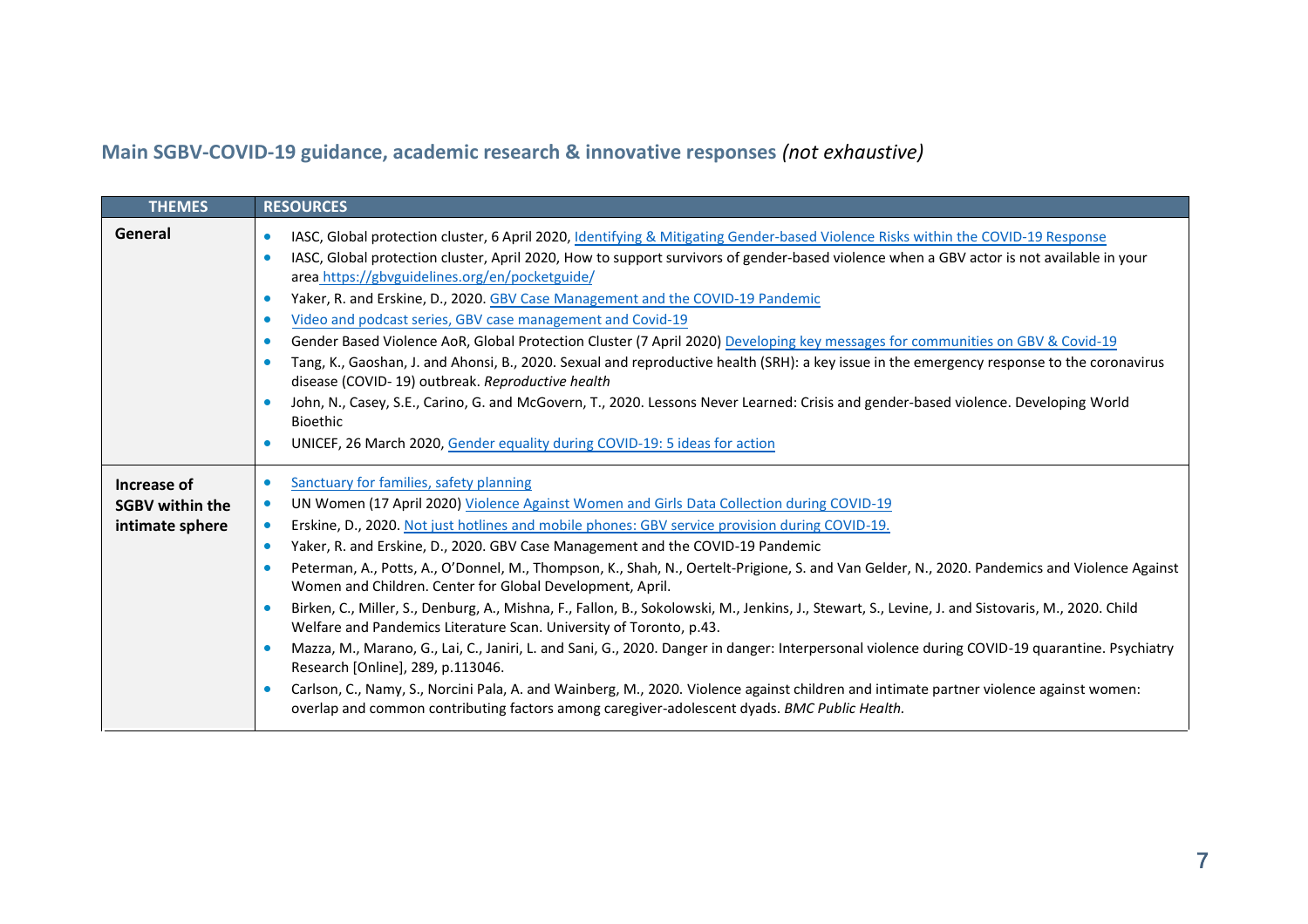<span id="page-7-0"></span>

| d, d       | KX<br><b>BOX</b>                                                                                                                                         |
|------------|----------------------------------------------------------------------------------------------------------------------------------------------------------|
| \$         | Erskine, D., 2020. Not just hotlines and mobile phones: GBV service provision during COVID-19.                                                           |
| 不可解        | Yaker, R. and Erskine, D., 2020. GBV Case Management and the COVID-19 Pandemic<br>٠                                                                      |
|            | Yaker, R., 2020. Securing the Safety and Wellbeing of Women Frontline Healthcare Workers in the COVID-19 Response<br>٠                                   |
|            | Peterman, A., Potts, A., O'Donnel, M., Thompson, K., Shah, N., Oertelt-Prigione, S. and Van Gelder, N., 2020. Pandemics and Violence Against             |
|            | Women and Children. Center for Global Development, April.                                                                                                |
|            | Ford-Gilboe, M., Varcoe, C., Scott-Storey, K., Perrin, N., Wuest, J., Wathen, C.N., Case, J. and Glass, N., 2020. Longitudinal impacts of an             |
|            | online safety and health intervention for women experiencing intimate partner violence: randomized controlled trial. BMC Public Health                   |
|            | [Online], 20(1), p.260.                                                                                                                                  |
|            | UNICEF, 2019. Availability, accessibility, acceptatbility and quality framework: a tool to identify potential barriers to accessing services in          |
|            | humanitarian settings. UNICEF.                                                                                                                           |
| Koyee<br>v | Australian Government, <b>ESafety Kids</b>                                                                                                               |
| 繩          | We Protect Global Alliance, Impact of Covid-19 on onlune child sexual exploitation                                                                       |
| βE<br>Ø    | UNICEF, UNFPA, April 2020, Research digest and bi-weekly digests (Issue 1 (5 May) and Issue 2 (19 May))<br>٠                                             |
| ufE        | UNICEF, 01 June 2020, Harmful Practices and Public Health Crises - Annotated Bibliography<br>٠                                                           |
| ₩          | Girls not brides, the global partnership to end child marriage, Covid-19 and child, early and forced marriage: an agenda for action<br>٠                 |
|            | UNFPA, U.N.H.C. for, Institute for family health and Plan International, 2020. Daring to ask, listen, and act: a snapshot of the impacts of<br>$\bullet$ |
|            | COVID-19 on women and girls' rights and sexual and reproductive health.                                                                                  |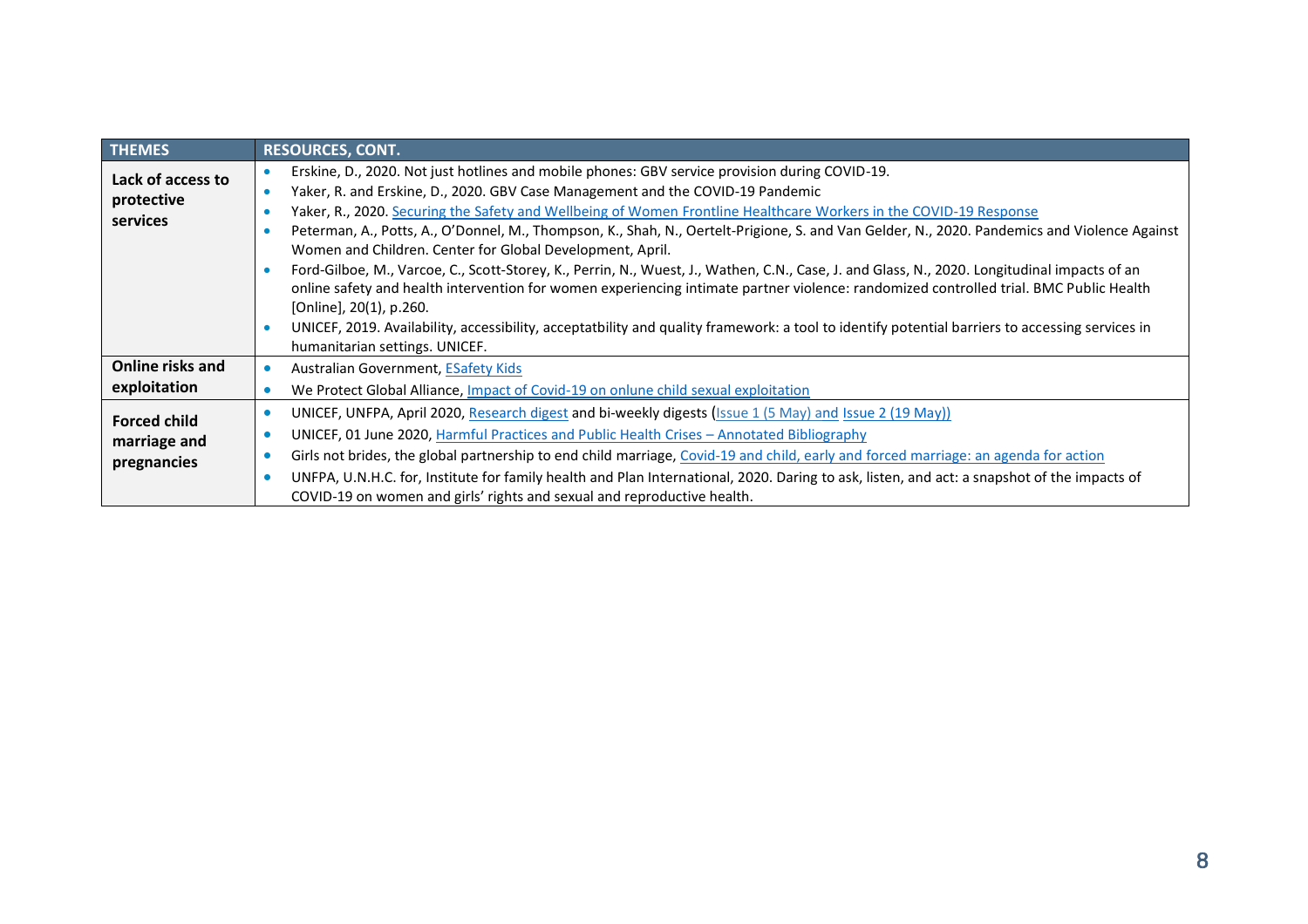#### D- $\overline{2}$ ∞ <del>É</del> pE

| d, D             | KZ                                                                                                                                                                                                                                                                                                                                                                                                                                                                                                                                                                                                                                                                                                                                                                                                                                                                                                                                                                                                                                                                                                                                                                                                                                                                                                                                                                                                                                                                                                                                                                                                                                                                                                                                                             |
|------------------|----------------------------------------------------------------------------------------------------------------------------------------------------------------------------------------------------------------------------------------------------------------------------------------------------------------------------------------------------------------------------------------------------------------------------------------------------------------------------------------------------------------------------------------------------------------------------------------------------------------------------------------------------------------------------------------------------------------------------------------------------------------------------------------------------------------------------------------------------------------------------------------------------------------------------------------------------------------------------------------------------------------------------------------------------------------------------------------------------------------------------------------------------------------------------------------------------------------------------------------------------------------------------------------------------------------------------------------------------------------------------------------------------------------------------------------------------------------------------------------------------------------------------------------------------------------------------------------------------------------------------------------------------------------------------------------------------------------------------------------------------------------|
| уØЕ<br>愈<br>yğus | Time (18 March 2020) As Cities Around the World Go on Lockdown, Victims of Domestic Violence Look for a Way Out<br>$\bullet$<br>Thompson Reuters Foundation News (16 April 2020) In lockdown Bolivia, calls from abused girls flood hotline<br>$\bullet$<br>Gulf News (22 April 2020) Crimes against women in India in the time of coronavirus: 17-year-old girl on her way to a hospital gets abducted<br>$\bullet$<br>and raped<br>Keloland Media News (22 April 2020) Victim advocates: Pandemic isolation limits sexual assault reporting<br>$\bullet$<br>Daily Nation (21 April 2020) Protect women and girls from domestic abuse during Covid-19 period<br>$\bullet$<br>Euronews (04 May 2020) 'He strangled me in front of my child'. Quarantine compounds Ukraine's domestic violence problem<br>$\bullet$<br>The Atlantic (1 May 2020) The "shadow pandemic" of gender-based violence<br>$\bullet$<br>Relief Web (5 may 2020) Fighting the shadow pandemic of violence against women and children during COVID19<br>$\bullet$<br>Fiji Village (05 may 2020) FWRM deeply concerned with gender based violence during COVID-19 pandemic<br>$\bullet$<br>Project Syndicate (08 May 2020) The Pandemic's Gender Imperative<br>$\bullet$<br>The conversation (10 May 2020) Sexual and gender-based violence during COVID-19: lessons from Ebola<br>$\bullet$<br>DevPolicy Blog (11 May 2020) Stop widening gender inequalities: Asia's COVID-19 responses must leave no one behind<br>$\bullet$<br>UNAIDS (19 May 2020) Gender-based violence and COVID-19-"When we are silent, we allow these crimes to multiply"<br>$\bullet$<br>The New Humanitarian (06 May 2020) COVID-19 brings abuse and other fears to displaced women in South Sudan<br>$\bullet$ |
| Цě<br>BODE       | IOL (05 May 2020) Spike in GBV shows our most vulnerable are even more at risk during lockdown<br>$\bullet$<br>IRC (06 May 2020) New Data Shows a Decrease in Women Being Able to Report Incidents of Domestic Violence in Fragile and Conflict-<br>$\bullet$<br><b>Affected Countries</b><br>DevPolicy Blog (08 May 2020) COVID-19: three ways to support women, girls and vulnerable groups in humanitarian settings<br>$\bullet$<br>Relief Web (05 MAY 2020) Women's groups call for unhampered delivery of reproductive health services<br>$\bullet$<br>World Economic Forum (25 April 2020) Here's how to achieve gender equality after the pandemic<br>$\bullet$<br>UNICEF (18 May 2020) Remote data collection on violence against women during COVID-19: A conversation with experts on ethics,<br>$\bullet$<br>measurement & research priorities<br>UNFPA, 2020. Impact of the COVID-19 Pandemic on Family Planning and Ending Gender-based Violence, Female Genital Mutilation and Child<br>$\bullet$<br>Marriage. Interim Technical Note.                                                                                                                                                                                                                                                                                                                                                                                                                                                                                                                                                                                                                                                                                                           |